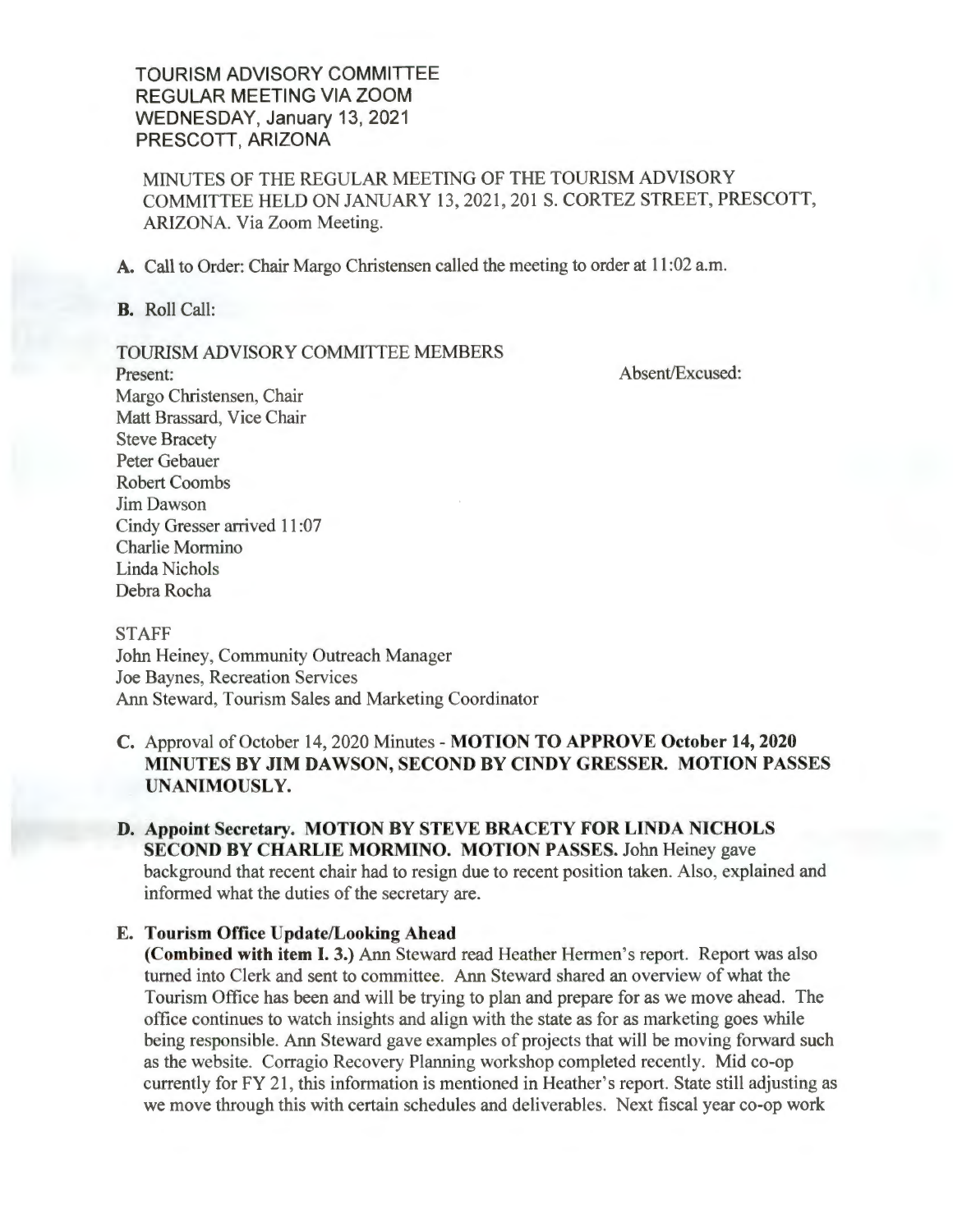will begin soon. *Appreciate AZ* has launched. Marketing still regionally based, and they are even predicting that for second and third quarters. Other small projects in the work are: Visit Parks blogger visit coming up, Meeting Planner tab, hoping to get back to our Tourism Team Ups, and lastly Public Relations and Communication Plans are being discussed in regards to recent negative media. Also, data collection, studies, and research were supposed to be in this year's budget, but of course were taken out. Next year still may not be the best time to add these studies back in, as travel behavior still won't be back to normal. However, some of the methods we are participating in will give us some information such as the Sparklight and Uber Geofencing campaigns.

Steve Bracety asked if he could get the Geo Fencing locations, if he could get copies of last year's co-op and this year's. Also, wondering if anyone is working on a plan for pent-up demand for travelers wanting to get out, people will be vaccinated and have disposable income.

Jim Dawson asked if we could explain Geo Fencing. Ann Steward explained.

John Heiney explained that is someone may not be in the Geo Fenced area, but if they were to go on social media and post photos then they would be targeted by Visit Prescott ads.

Linda Nichols also commented that in recent campaign work she has seen Geo Fencing becoming part of campaign targeting and marketing.

## **F. Committee Member Announcements/COVID-19 Comments**

Peter Gebauer (Watson Lake Inn) - Reported that December was pretty quiet at the Inn. Closed for January. Does have cooking classes scheduled.

Cindy Gresser (Museum of Indigenous People) – Museum closed until numbers decrease. Plans remain fluid. Board approved Guest Artist Series until hopefully through March. Eye on Storm Exhibit still up. Auctions in jeopardy, the family/company they use to coordinate the auctions lost a critical member and they are deciding if and/how they will move forward with auctions currently. Trying their best to keep public engaged with social media, etc.

Debra Rocha CGMIHC) - Center closed. Also, a fluid situation. Online sales have been successful. They have been working on projects at the center. There has been mall traffic, so they continue to try and engage them. December was a strong month.

Robert Coombs (Visitor Information Center) – Center closed. Chamber open by appointment only. Assisting Visitors curbside. All of the Christmas City mugs did sell. Numbers are about half. Open on Saturdays from 10amto 2pm. All protocol is followed. Signature events are in the works. They continue to be successful with outside brochure rack, they are keeping it stocked and people are taking lots of information. The Curry's retired and Shannon will be the new events manager and she is doing a great job.

Jim Dawson (Committee Member) – Shared that they are doing their part by staying home to mitigate risk. Asked if there was any movement to encourage leaders that there is a strong influence to implement a different inoculation assembly. Stated that he wanted to make to an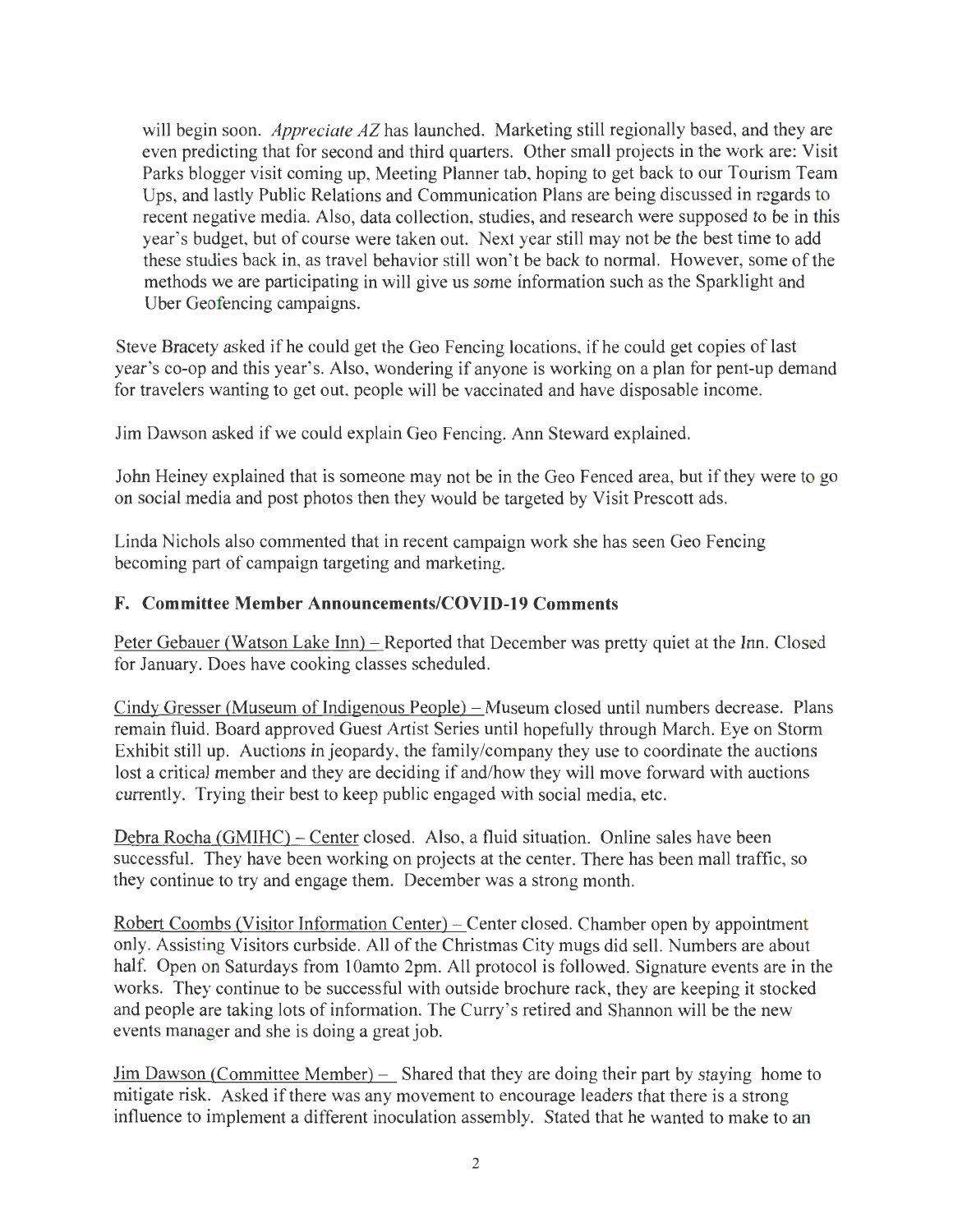official sign of recognition and appreciation to Recreation Services. The city map is tremendous and the fact that it is connected to an APP for free is even better. What we have here in Prescott in truly exceptional compared to other destinations such as Sedona. Would like committee to figure out what they might do to recognize the fine work of Recreation Services is doing especially in a time when being outdoors and hiking is one of the only things you can get out and do, and it's also safe. Asking the committee to think about doing something for Recreation Services.

John Heiney commented that today at 4pm on City Manager's Facebook live, Leslie Horton would be the guest discussing vaccines.

Joe Baynes commented that they are taking their role very seriously because many people are being affected mentally. Called out fine work Chris Hosking does with trails and suggested that if people don't have the APP to check it out.

Linda Nichols, (Visitor Information Center Volunteer) - Had a couple comments. Misses being at Chamber. She is one of the Mall walkers. Dog Park still busy, they have slowed down on promoting bricks because they don't feel it's appropriate to sell them right now. Has had many friends who have had COVID. Hoping things get better for all of us.

Matt Brassard, (Matt's Saloon - Bar has slowed on business to be expected. Enchanted Christmas did well, only down by about 10% in visitation. Noticed how many new young people have moved to the area. Saw lots of families.

Charlie Mormino (Yavapai College - Hotel and Restaurant Management Professor) - Hotel and Restaurant Management program has been sunseted, in middle of a teach-out now for the students in the current program. College has been making changes and is shifting to more certification programs that can be completed in less time than a traditional program, they feel this model is better suited for our area. Sunset was still done after vigorous arguments from Charlie and the Director, that especially during these times this program is crucial for the industry. If there are any new developments moving forward he will let us know.

Jim Dawson commented that he was sorry to hear that and he believes not only for tourism industry, but for hospitality industry a program like this is very important. Asked if there was anything that could be organized that might be an advocacy program from the Tourism partners to support the reinstitution of the program like this, not for our workforce, but because it's vital for our businesses.

Charlie Mormino answered back that he doesn't think the college's objection is to the program itself as a whole, but more the traditional method in which it's been applied. This program like many are just not sought after like they used to be, people are not committing themselves to the long term for programs like this. He understands from their perspective (the college's) the reasoning behind the decision, shift, but thinks the timing was ill given condition of industry and knowing what's ahead. Industry was already hurting for not only hourly, but salaried position as well. He does have optimism about what they may implement after they do their research of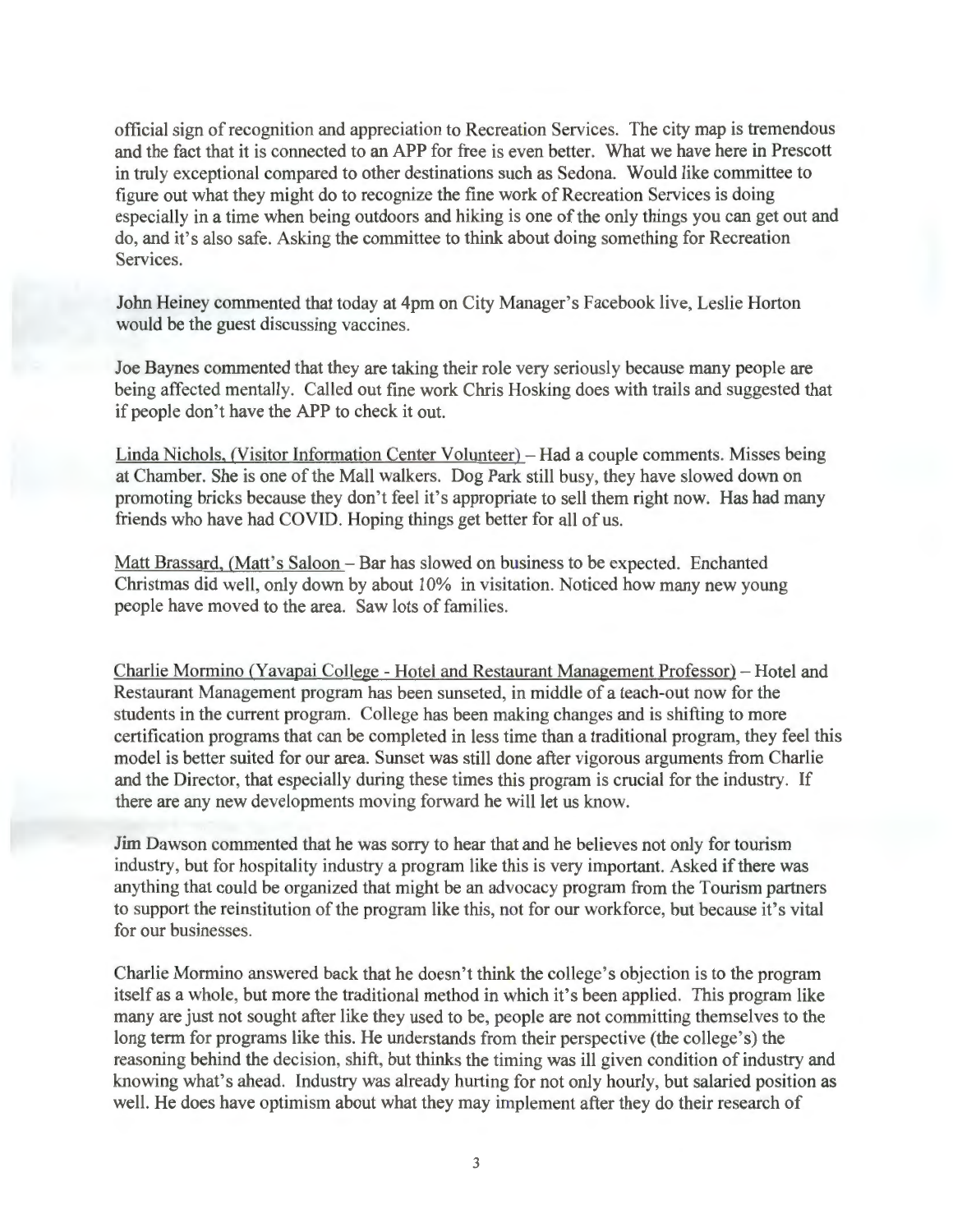what other colleges are doing. Margo Christensen commented that she was also sorry about the program. They have an intern that has been with them for many, many months through the program and she is doing a fantastic job.

Steve Bracety (Prescott Resort) – Commented that last December, of course, was not a typical season at the Resort, but there was some positives, they saw an uptick in entries for Ginger Bread Village in comparison to past years. Also, because many things were shut down this year the village got a lot of great exposure. They were on AZ TV in valley and saw a lot of visitors coming from that story. He agreed with Matt, they also saw a lot of young families at the Resort this season. Regarding the vaccine, he does hope they start to roll out quickly. They are seeing an uptick in calls, especially in small meetings. Hoping the vaccine distribution is successful so business can start to resume. Also, expressed his sympathy to Cindy Gresser.

Chair, Margo Christensen (Ponderosa Hotel Management) - shared summary from the Arizona Lodging & Tourism Association legislative summit held recently via Zoom. Compromised of two panels, a business and a legislative panel.

Business Panel: 300,000 jobs have been lost and half of them were in tourism industry, a billion dollars in tax revenue lost. In AZ the tourism industry is a \$25 billion dollar industry. Start to the 55th Legislative session was two days ago. Legislative priorities are how do we get the tourism industry going again and the Tourism Marketing Authority is back on the table. Major brands (franchises) are still small businesses. AZ is seen as an economic engine in the country. Tourism is still lagging compared to other industries. The state needs to operate government like a business and invest in tourism, it is not an expense, it is a revenue generator and an investment. Tourism and Economic Development efforts need to be combined and an emphasis on hospitality jobs needs to be a focus.

Legislative Panel: Vaccines need to be distributed ASAP. Also, mention of liability reform and how important it is to protect business, employees and employers from COVID lawsuits. Discussed how there can be help to for businesses regarding funding for the short-term. Discussion of inviting legislators to our businesses to see what they are doing. And, start discussions to encourage businesses and stakeholders in regards to the Tourism Marketing Authority support.

John Heiney reminded everyone that the city retains a Lobbying Firm. Council every year adopts legislative priorities and the TMA (Bill SB 1101) was one of them. If TMA passes it would provide additional dollars and these funds may be more flexible than bed tax dollars for what they can be used for. There is work that needs to be done ahead of time, it needs 51 % of the hotels to approve it, it is "self-tax."

# **G. TAC/PAAHC Grants Spring 2021**

#### **1. General Planning/Looking Ahead 2. TAC Grant Guidebook**

John Heiney began this item reminding everyone that a year ago the sub-committee had their last meeting in January. They did so much work that helped and improved the grant application processes. He shared the upcoming grant schedule. (this will be sent to the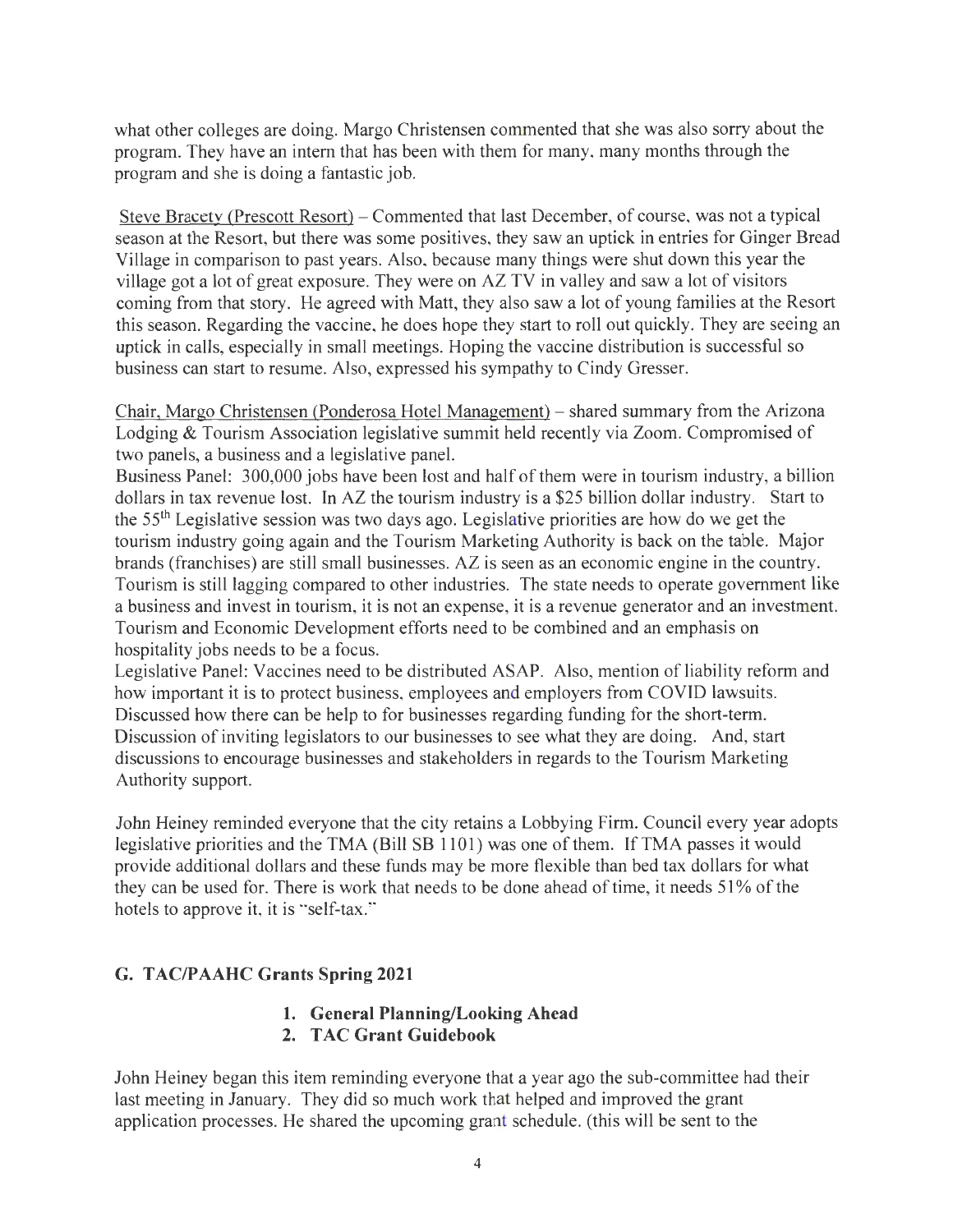committee). The other idea that came out of this was providing a Grant Guidebook to help the applicants not only with their applications, but also with their events, and event wrap up as far as reporting, etc.

Jim Dawson went on to explain to the group that he volunteered to make the first draft of the guidebook and it is in process. Not only will it further help applicants with the application and reporting process, but with the delivery process when events are over, much more in line with what TAC committee's objectives are, as well as the grantees objectives, in terms of improving their own processes and as a result and improving the reporting processes for what these tax payer dollars are allocated for.

John Heiney thanked the committee for all of their work. There is no committee action, but grant process will start to move forward.

**H. Recovery Planning Discussion.** Ann Steward started the discussion by reminding everyone that Strategic Planning was on the calendar for this fiscal year, which was pre-Covid. TAC did the last strategic plan in 2018. There was also discussion about a Recovery Plan, but this may still not be the most productive thing to do either. The committee went on to discuss options such as a Strategic Direction Plan, a Pre-Strategic Discussion, etc. Staff summarized that their proposal is to not necessarily do a strategic plan, but to start discussing priorities/goals as we move forward.

Jim Dawson suggested the term or process for a Strategic Direction and explained what that would look like.

Linda Nichols commented that another group she is in is also struggling with the same decision. They had decided to have, what they are calling an "Action Planning Session," Another name she had heard for something like this is an "Exploratory Discussion."

Chair Margo Christensen commented that yes we want to keep discussions going, because things are going to get busy very quickly. Groups, tournaments, and international travel are booking. Once general public also feels safe it's going to get busy fast and we want to be ready for it.

Heather Hermen suggested that it is important to schedule some time to start discussing and for Heather and staff to share the work they have completed on the Corragio Group Strategic Recovery Plan. This could be the plan we use for this process. It should be shown to TAC beforehand and it should be a stand-alone meeting.

Chair Margo Christensen agreed that we should schedule a stand-alone preliminary session for this.

Comments from staff and rest of committee members regarding scheduling and how we should we forward with steps for these sessions.

It was the decision to have The Corragio work presentation scheduled for a separate session soon, as a stand-alone meeting.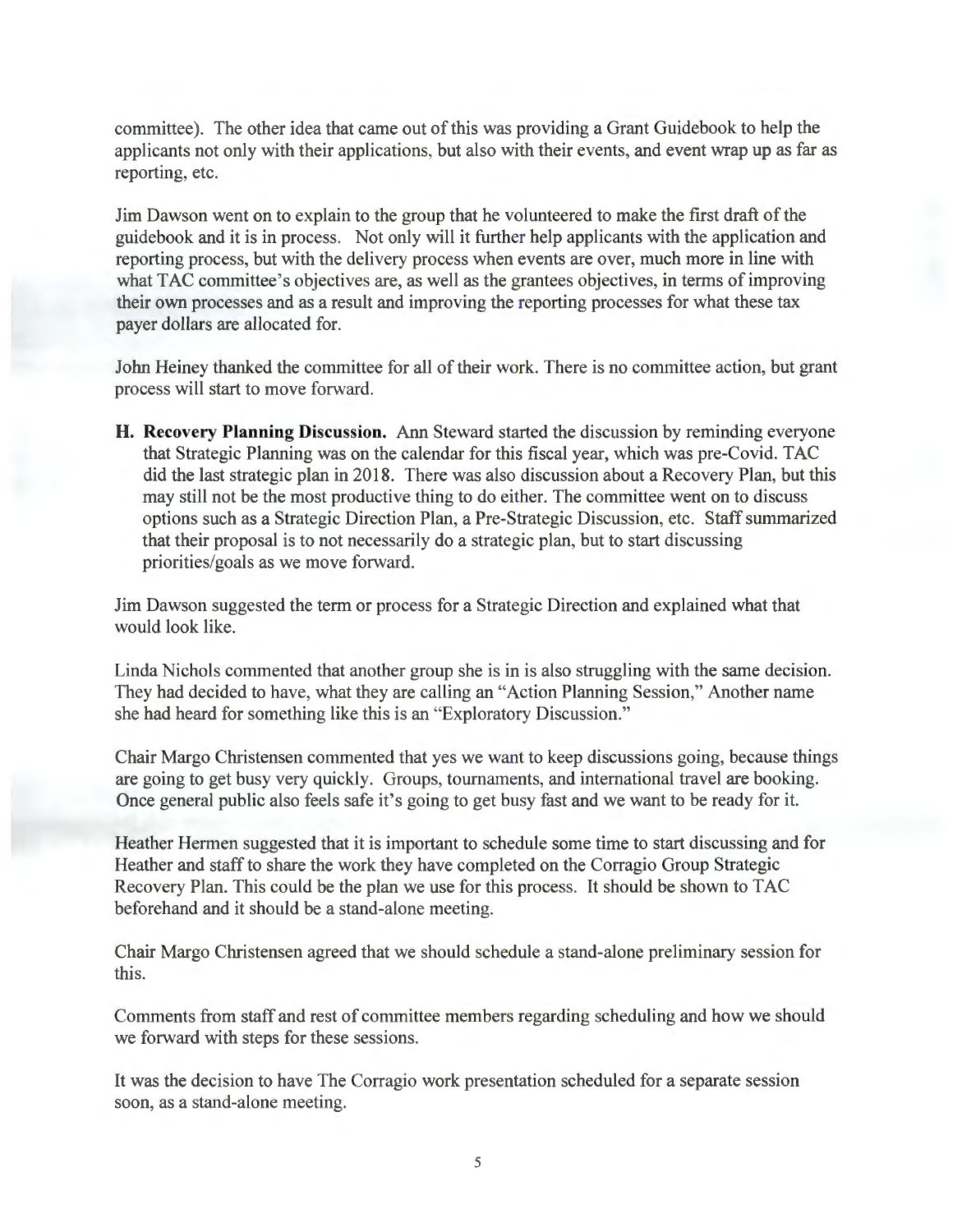## **I. Staff Reports**

I. STR (Smith Travel Research) and Bed Tax - Handouts turned into clerk and emailed to the committee. Ann Steward commented that November's numbers did decrease, but it is still low compared to what's happening in other destinations.

2. Community Outreach Manager Report. John Heiney commented on Billie Orr's resignation and there was time set aside to present her with something from the TAC committee, unfortunately she was unable to be on the call. He shared that he appreciated that she always provided a positive forward-thinking, action oriented influence. She was a great support to TAC. She will be missed. Staff will get with her to present her with our token of appreciation.

Linda Nichols commented that she also supports Billie's decision, but she will miss her tremendously.

Chair Margo Christensen commented that TAC was so lucky to have her as its liaison. Her positivity and leadership skills will always be remembered and missed in our city.

John Heiney reminded everyone that the Mayor is the one to decide who the liaison replacement will be.

John Heiney shared that staff has been able to tour the Hilton Garden Inn. Sam Hill Warehouse will open at a later date.

He also shared that the city is in the processing of merging and working towards combing more of the Tourism and Economic Development efforts. We will have more information about this soon.

3. Moved up on Agenda.

4. Recreation Services. Commented on Billie Orr and how much she did for the city. "She made us all rise higher," Joe Baynes said. Reported trails visits have doubled. Very proud of recent partnership with school system to turn the Community Nature Center off Williamson Valley Road into an outdoor Leaming Center. Teachers can now take students there. Greenways project is coming along, firms have been narrowed down for design of work. Tournaments and Special events calendar hasn't really decreased, demand has been strong for scheduling and slots, but scheduling and re-scheduling will be fluid as we move through COVID. Splash Pad construction started up again and they are hoping to be done in April. Has monthly round-table with Recreation Services directors across the state, it has been nice to be able to discuss how everyone is doing things.

5. Airport Update. Report turned into Clerk and emailed to Committee.

6. 2020 Upcoming Meetings